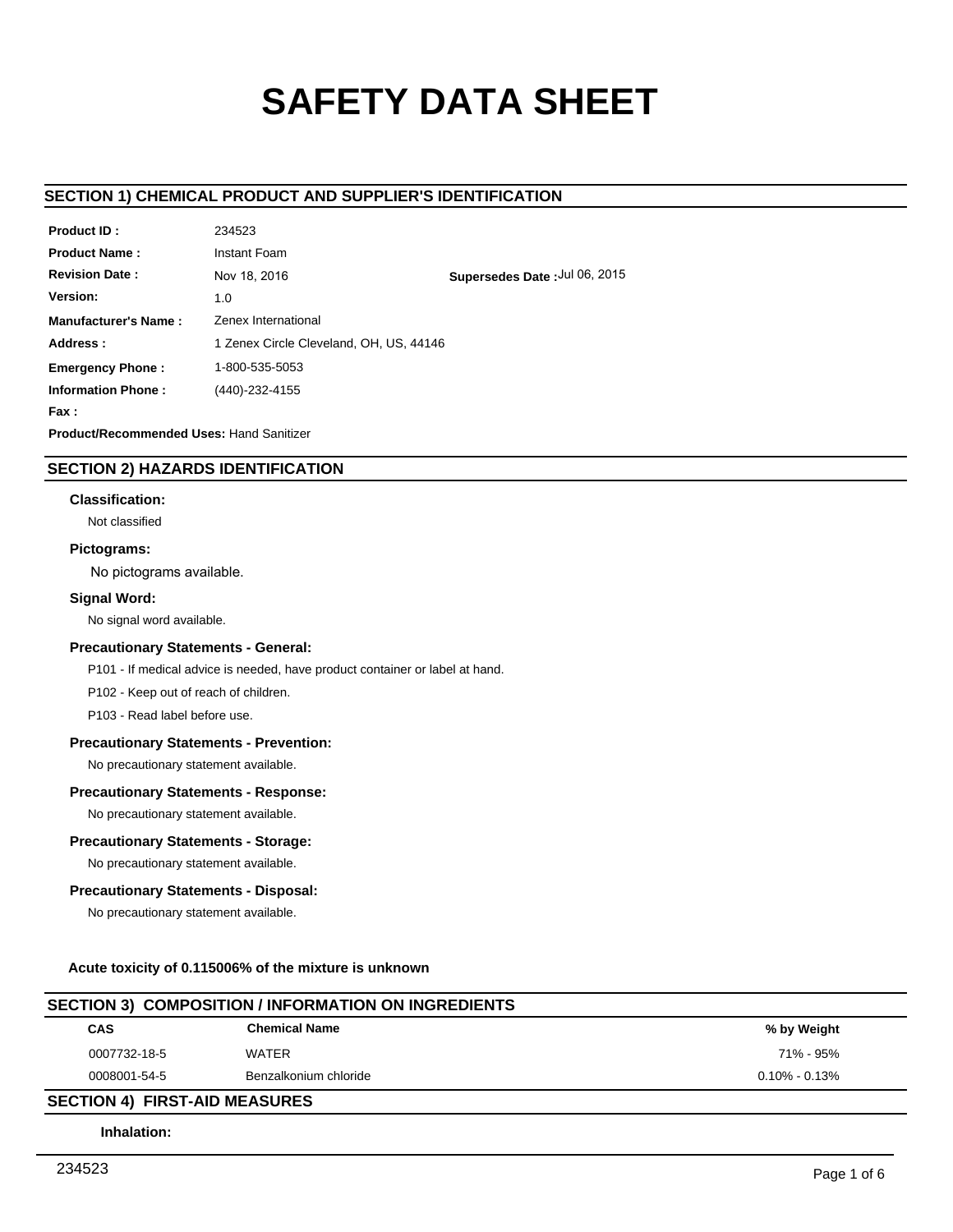Remove source of exposure or move person to fresh air and keep comfortable for breathing.

If exposed/feel unwell/concerned: Get medical attention.

#### **Eye Contact:**

If irritation occurs, cautiously rinse eyes with lukewarm, gently flowing water for 5 minutes, while holding the eyelids open. If eye irritation persists: Get medical advice/attention.

#### **Skin Contact:**

Rinse/wash with lukewarm, gently flowing water and mild soap for at least 15 minutes or until product is removed. If skin irritation occurs or you feel unwell: Get medical advice/attention.

#### **Ingestion:**

Rinse mouth. Give two glasses of water. If you feel unwell or if concerned : Get medical advice/attention. Do NOT induce vomiting unless under the advice/direction of doctor/POISON CENTER. Note: Never give anything by mouth to an unconscious or convulsing victim. Keep person warm and quiet.

#### **SECTION 5) FIRE-FIGHTING MEASURES**

#### **Suitable Extinguishing Media:**

Will not burn. Use extinguishing media suitable for surrounding fire.

#### **Unsuitable Extinguishing Media:**

None.

#### **Fire-Fighting Procedures:**

Isolate immediate hazard area and keep unauthorized personnel out. Stop spill/release if it can be done safely. Move undamaged containers from immediate hazard area if it can be done safely. Water spray may be useful in minimizing or dispersing vapors and to protect personnel.

Dispose of fire debris and contaminated extinguishing water in accordance with official regulations.

#### **Special Protective Actions:**

Wear protective pressure self-contained breathing apparatus (SCBA)and full turnout gear.

#### **SECTION 6) ACCIDENTAL RELEASE MEASURES**

#### **Emergency Procedure:**

ELIMINATE all ignition sources (no smoking, flares, sparks or flames in immediate area).

Do not touch or walk through spilled material.

Isolate hazard area and keep unnecessary people away. Remove all possible sources of ignition in the surrounding area. Notify authorities if any exposure to the general public or the environment occurs or is likely to occur.

Pick up with mop or wet vac. Rinse spill area with water.

#### **Recommended Equipment:**

Wear safety glasses and gloves.

#### **Personal Precautions:**

Avoid breathing vapor. Avoid contact with skin, eye or clothing. Do not touch damaged containers or spilled materials unless wearing appropriate protective clothing.

#### **Environmental Precautions:**

Stop spill/release if it can be done safely. Prevent spilled material from entering sewers, storm drains, other unauthorized drainage systems and natural waterways by using sand, earth, or other appropriate barriers.

## **SECTION 7) HANDLING AND STORAGE**

#### **General:**

Wash hands after use. Do not get in eyes, on skin or on clothing. Do not breathe vapors or mists. Use good personal hygiene practices. Eating, drinking and smoking in work areas is prohibited. Remove contaminated clothing and protective equipment before entering eating areas.

## **Ventilation Requirements:**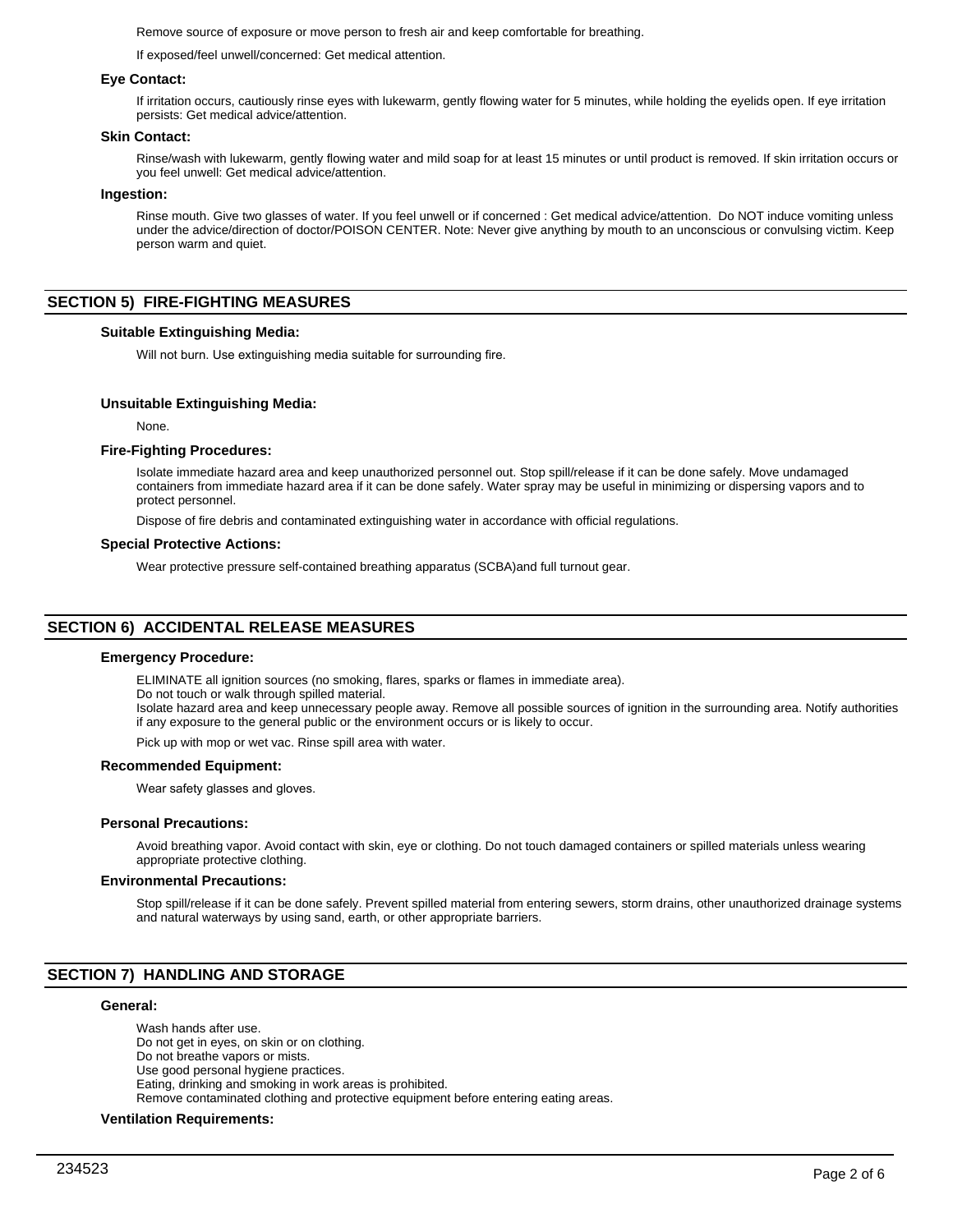Use only with adequate ventilation to control air contaminants to their exposure limits. The use of local ventilation is recommended to control emissions near the source.

#### **Storage Room Requirements:**

Keep container(s) tightly closed and properly labeled. Store in cool, dry, well-ventilated areas away from heat, direct sunlight and incompatibilities. Store in approved containers and protect against physical damage. Keep containers securely sealed when not in use. Indoor storage should meet OSHA standards and appropriate fire codes. Containers that have been opened must be carefully resealed to prevent leakage. Empty container retain residue and may be dangerous.

Store at temperatures between 40°F and 100°F.

FOR INDUSTRIAL AND INSTITUTIONAL USE ONLY. FOR USE BY TRAINED PERSONNEL ONLY. KEEP FROM FREEZING.

## **SECTION 8) EXPOSURE CONTROLS, PERSONAL PROTECTION**

#### **Eye Protection:**

Wear eye protection with side shields or goggles. Wear indirect-vent, impact and splash resistant goggles when working with liquids. If additional protection is needed for entire face, use in combination with a face shield.

#### **Skin Protection:**

Use of gloves approved to relevant standards made from the following materials may provide suitable chemical protection: PVC, neoprene or nitrile rubber gloves. Suitability and durability of a glove is dependent on usage, e.g. frequency and duration of contact, chemical resistance of glove material, glove thickness, dexterity. Always seek advice from glove suppliers. Contaminated gloves should be replaced. Use of an apron and over- boots of chemically impervious materials such as neoprene or nitrile rubber is recommended to avoid skin sensitization. The type of protective equipment must be selected according to the concentration and amount of the dangerous substance at the specific workplace. Launder soiled clothes or properly disposed of contaminated material, which cannot be decontaminated.

#### **Respiratory Protection:**

If engineering controls do not maintain airborne concentrations to a level which is adequate to protect worker, a respiratory protection program that meets or is equivalent to OSHA 29 CFR 1910.134 and ANSI Z88.2 should be followed. Check with respiratory protective equipment suppliers. Where air-filtering respirators are suitable, select an appropriate combination of mask and filter.

#### **Appropriate Engineering Controls:**

Provide exhaust ventilation or other engineering controls to keep the airborne concentrations of vapors below their respective threshold limit value.

| <b>Chemical Name</b>   | OSHA<br>TWA<br>(ppm) | OSHA<br>TWA<br>(mq/m3) | <b>OSHA</b><br>STEL<br>(ppm) | OSHA<br>STEL<br>(mg/m3) | OSHA-<br>Tables-<br>Z1.2.3 | <b>OSHA</b><br>Carcinogen | OSHA<br><b>Skin</b><br>designation | <b>NIOSH</b><br>TWA<br>(ppm) | <b>NIOSH</b><br><b>TWA</b><br>(mg/m3) | <b>NIOSH</b><br>STEL<br>(ppm) | <b>NIOSH</b><br><b>STEL</b><br>(mg/m3) | <b>NIOSH</b><br>Carcinogen |
|------------------------|----------------------|------------------------|------------------------------|-------------------------|----------------------------|---------------------------|------------------------------------|------------------------------|---------------------------------------|-------------------------------|----------------------------------------|----------------------------|
| No applicable chemical |                      | $\blacksquare$         | $\overline{\phantom{a}}$     |                         | $\overline{\phantom{0}}$   |                           | $\overline{\phantom{0}}$           |                              |                                       |                               |                                        |                            |

| <b>Chemical Name</b>   | <b>ACGIH</b>             | <b>ACGIH</b> | <b>ACGIH</b>             | <b>ACGIH</b> |
|------------------------|--------------------------|--------------|--------------------------|--------------|
|                        | TWA                      | TWA          | STFI                     | <b>STEL</b>  |
|                        | (ppm)                    | (mq/m3)      | (ppm)                    | (mq/m3)      |
| No applicable chemical | $\overline{\phantom{0}}$ |              | $\overline{\phantom{0}}$ |              |

## **SECTION 9) PHYSICAL AND CHEMICAL PROPERTIES**

#### **Physical and Chemical Properties**

| Density                 | 8.34564 lb/gal |
|-------------------------|----------------|
| Density VOC             | 0.00000 lb/gal |
| % VOC                   | 0.00000%       |
| <b>VOC Actual</b>       | 0.00000 lb/gal |
| <b>VOC Regulatory</b>   | 0.00000 lb/gal |
| Appearance              | Clear liquid   |
| Odor Threshold          | N.A.           |
| <b>Odor Description</b> | N.A.           |
| pH                      | 6.3            |
| <b>Water Solubility</b> | Complete       |
| Flammability            | Will not burn  |
|                         |                |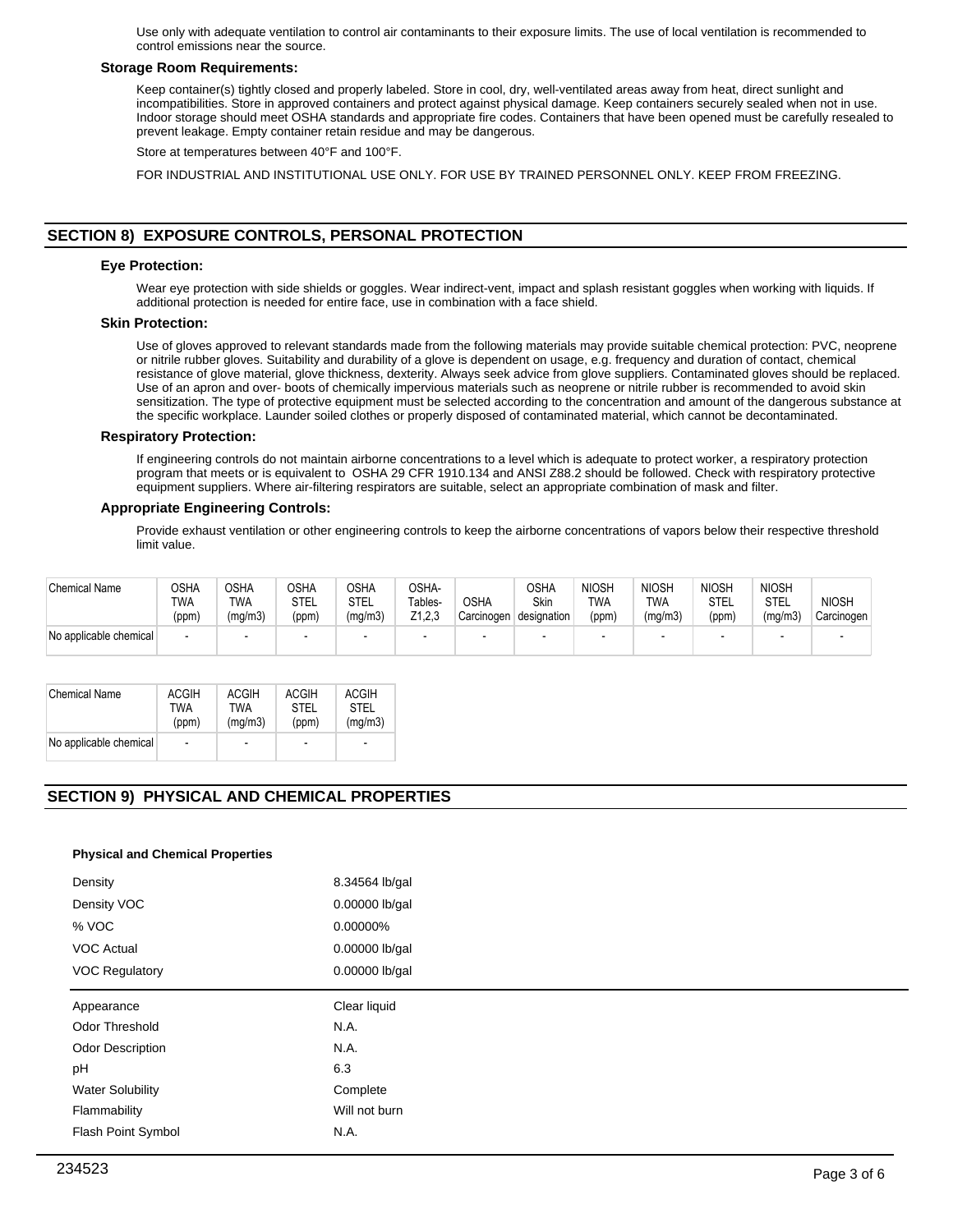| <b>Flash Point</b>             | N.A.   |
|--------------------------------|--------|
| Viscosity                      | N.A.   |
| Lower Explosion Level          | N.A.   |
| <b>Upper Explosion Level</b>   | N.A.   |
| Vapor Pressure                 | N.A.   |
| <b>Melting Point</b>           | N.A.   |
| Vapor Density                  | N.A.   |
| <b>Freezing Point</b>          | 32 °F  |
| Low Boiling Point              | 212 °F |
| High Boiling Point             | N.A.   |
| Decomposition Pt               | 0      |
| Auto Ignition Temp             | N.A.   |
| <b>Evaporation Rate</b>        | N.A.   |
| VOC Composite Partial Pressure | N.A.   |
|                                |        |

## **SECTION 10) STABILITY AND REACTIVITY**

## **Stability:**

Stable.

**Conditions to Avoid:**

None.

#### **Incompatible Materials:**

None known.

## **Hazardous Reactions/Polymerization:**

Will not occur.

## **Hazardous Decomposition Products:**

None known.

## **SECTION 11) TOXICOLOGICAL INFORMATION**

#### **Skin Corrosion/Irritation:**

No data available

## **Serious Eye Damage/Irritation:**

Concentrate is an eye irritant and may cause irritation, redness, or tearing.

## **Carcinogenicity:**

No data available

#### **Germ Cell Mutagenicity:**

No data available

#### **Reproductive Toxicity:**

No data available

## **Respiratory/Skin Sensitization:**

No data available

## **Specific Target Organ Toxicity - Single Exposure:**

No data available

## **Specific Target Organ Toxicity - Repeated Exposure:**

No data available

## **Aspiration Hazard:**

No data available

### **Acute Toxicity:**

No data available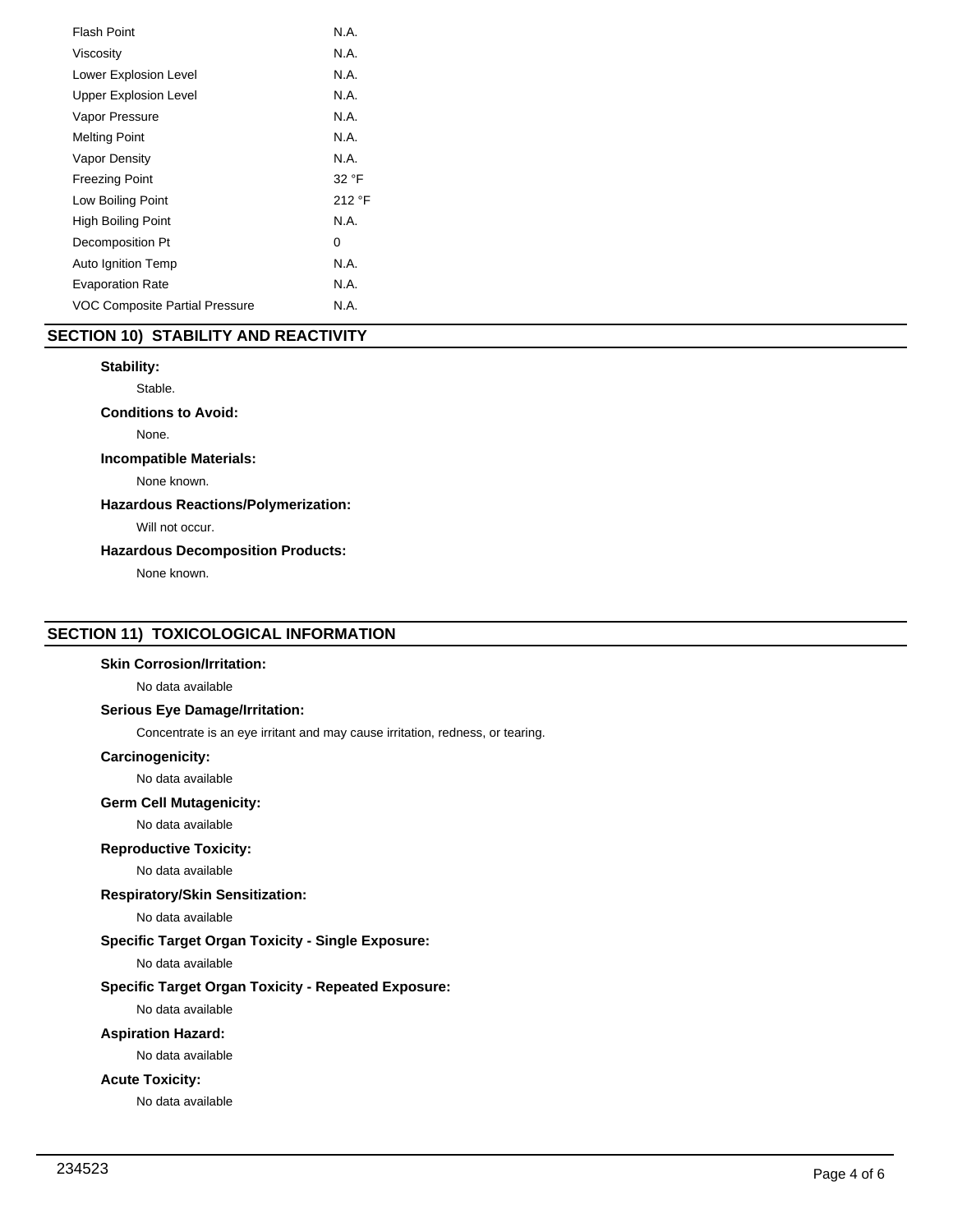## **Toxicity:**

No data available

## **Persistence and Degradability:**

No data available.

## **Bio-Accumulative Potential:**

No data available.

## **Mobility in Soil:**

No data available.

## **Other Adverse Effects:**

No data available.

# **SECTION 13) DISPOSAL CONSIDERATIONS**

## **Water Disposal:**

Under RCRA, it is the responsibility of the user of the product, to determine at the time of disposal whether the product meets RCRA criteria for hazardous waste. Waste management should be in full compliance with federal, state, and local laws.

Empty containers retain product residue which may exhibit hazards of material, therefore do not pressurize, cut, glaze, weld or use for any other purposes. Return drums to reclamation centers for proper cleaning and reuse.

# **SECTION 14) TRANSPORT INFORMATION**

## **U.S. DOT Information:**

Not regulated.

## **IMDG Information:**

Not regulated.

## **IATA Information:**

Not regulated.

# **SECTION 15) REGULATORY INFORMATION**

| CAS          | <b>Chemical Name</b>  | % By Weight           | <b>Regulation List</b> |
|--------------|-----------------------|-----------------------|------------------------|
| 0007732-18-5 | <b>WATER</b>          | 71% - 95% TSCA        |                        |
| 0008001-54-5 | Benzalkonium chloride | 0.10% - 0.13% SARA312 |                        |

# **SECTION 16) OTHER INFORMATION**

## **Glossary:**

ACGIH- American Conference of Governmental Industrial Hygienists; ANSI- American National Standards Institute; Canadian TDG-Canadian Transportation of Dangerous Goods; CAS- Chemical Abstract Service; Chemtrec- Chemical Transportation Emergency Center (US); CHIP- Chemical Hazard Information and Packaging; DSL- Domestic Substances List; EC- Equivalent Concentration; EH40 (UK)- HSE Guidance Note EH40 Occupational Exposure Limits; EPCRA- Emergency Planning and Community Right-To-Know Act; ESL- Effects screening levels; HMIS- Hazardous Material Information Service; LC- Lethal Concentration; LD- Lethal Dose; NFPA- National Fire Protection Association; OEL- Occupational Exposure Limits; OSHA- Occupational Safety and Health Administration, US Department of Labor; PEL- Permissible Exposure Limit; SARA (Title III)- Superfund Amendments and Reauthorization Act; SARA 313- Superfund Amendments and Reauthorization Act, Section 313; SCBA- Self-Contained Breathing Apparatus; STEL- Short Term Exposure Limit; TCEQ - Texas Commission on Environmental Quality; TLV- Threshold Limit Value; TSCA- Toxic Substances Control Act Public Law 94-469; TWA

- Time Weighted Value; US DOT- US Department of Transportation; WHMIS- Workplace Hazardous Materials Information System.